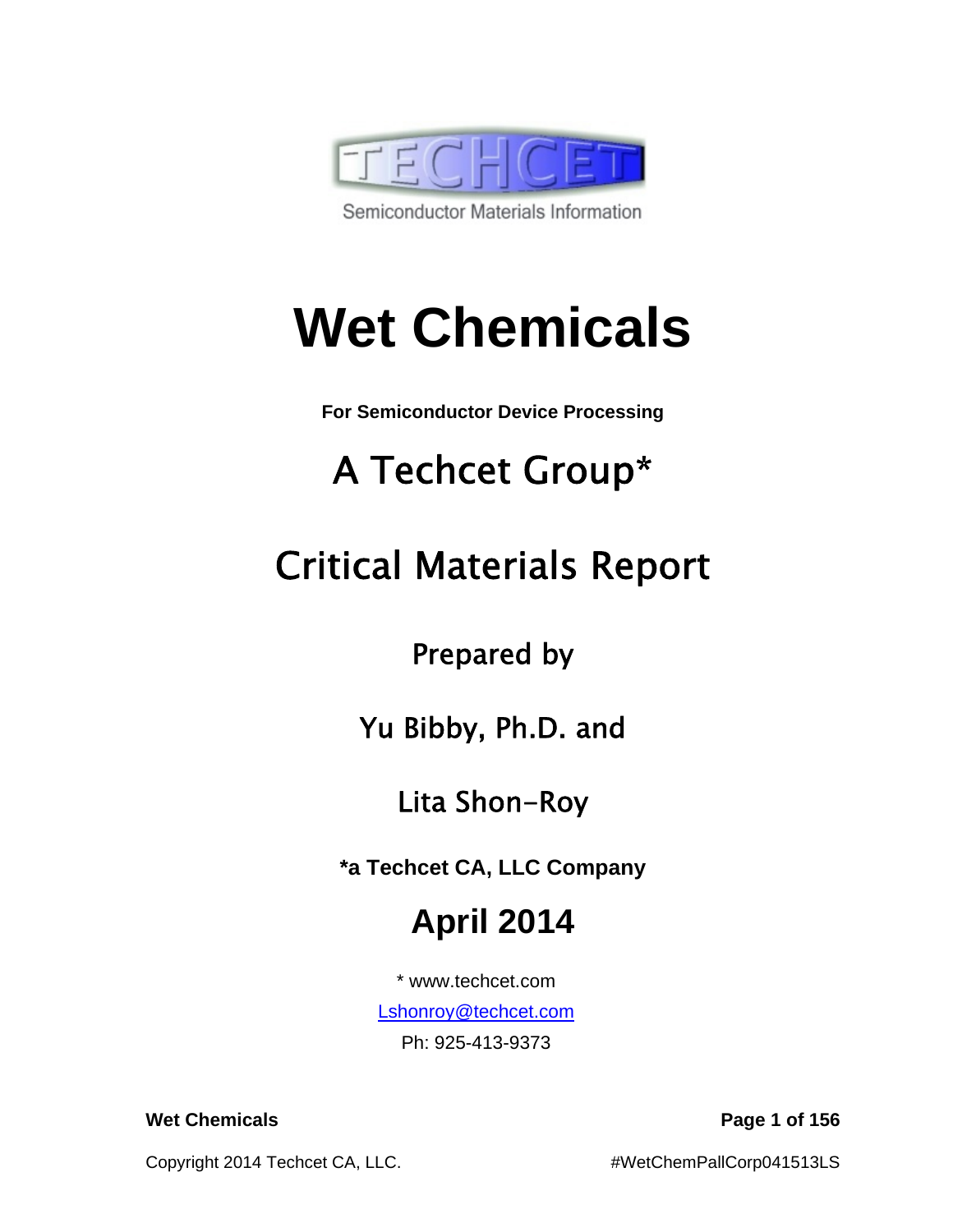#### **Acknowledgments**

Thank you to all who provided input for this year's report. Most of those that participated wished to remain anonymous. They included all major chemical suppliers in addition to large US end users. Other information obtained for this report was gleaned from industry conferences, technical experts, and literature in the public domain.

Readers Note: This report represents the interpretation and analysis of information generally available to the public or released by responsible agencies or individuals. Data was obtained from sources considered reliable. However, accuracy or completeness is not guaranteed.

#### **Wet Chemicals Page 2 of 156**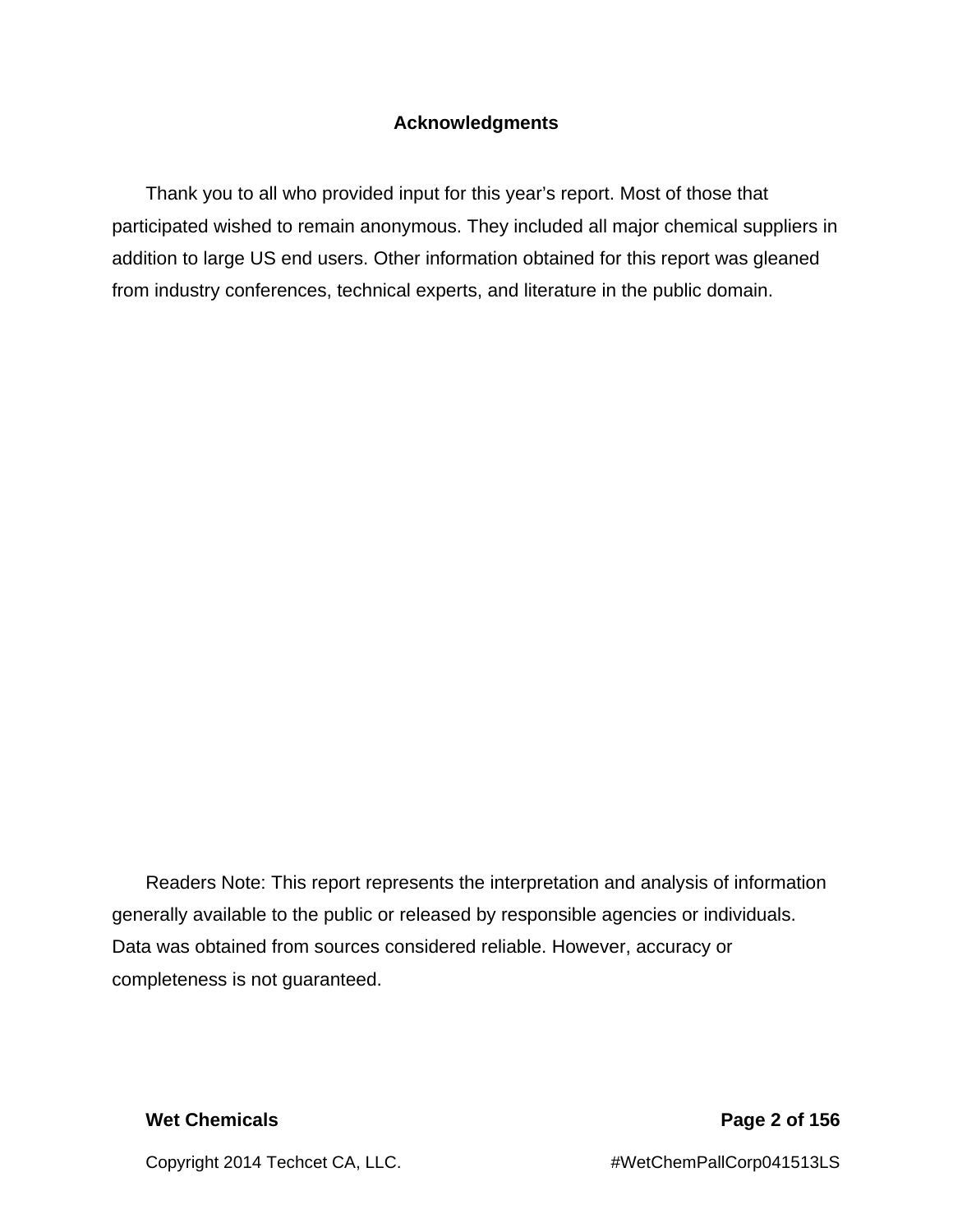# **Table of Contents**

| 1.1              |  |
|------------------|--|
| 1.2 <sub>1</sub> |  |
| 1.3              |  |
|                  |  |
| 1.5              |  |
|                  |  |
|                  |  |
| 3.1              |  |
|                  |  |
| 3.3 <sub>1</sub> |  |
| 3.4              |  |
| 3.5              |  |
|                  |  |
|                  |  |
|                  |  |
|                  |  |
| 6.2              |  |
| 6.3              |  |
| 6.4              |  |
|                  |  |
|                  |  |
|                  |  |
|                  |  |
|                  |  |
|                  |  |
|                  |  |
|                  |  |
|                  |  |

### **Wet Chemicals**

### Page 3 of 156

Copyright 2014 Techcet CA, LLC.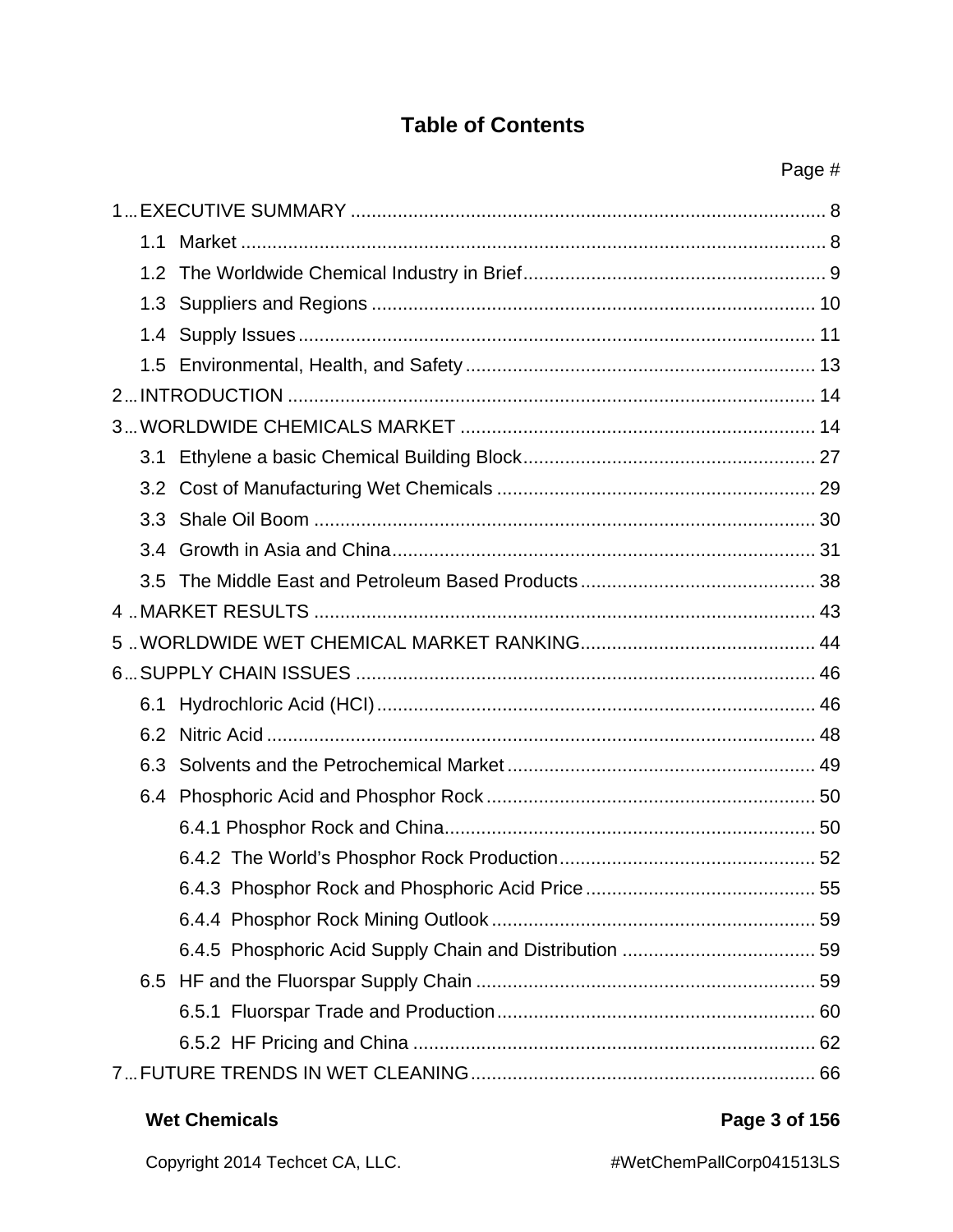| 9.2   |                                                                           |  |
|-------|---------------------------------------------------------------------------|--|
|       |                                                                           |  |
|       |                                                                           |  |
|       |                                                                           |  |
|       |                                                                           |  |
|       |                                                                           |  |
|       |                                                                           |  |
|       | 10.3 Bluestar New Chemical Material Co., Ltd. (Maker & Supplier)  98      |  |
|       | 10.4 Dongwoo Fine Chemicals, Ltd. (Korea only, Purifier and Supplier) 100 |  |
|       | 10.5 FujiFilm Electronic Materials (Maker, Purifier and Supplier) 100     |  |
|       | 10.6 Honeywell International Inc. (Maker, Purifier and Supplier) 102      |  |
|       | 10.7 UltraPure Chemicals/OMG*(Purifier and Supplier, part of KMG) 106     |  |
|       |                                                                           |  |
|       |                                                                           |  |
| 10.10 | Mallinckrodt Baker, Inc./Avantor (Purifier and Supplier)  113             |  |
| 10.11 | Mitsubishi Gas Chemical Group, Inc.(Maker & Supplier) 116                 |  |
| 10.12 | OM Group, Inc (now part of KMG, a Purifier and Supplier) 118              |  |
| 10.13 | Rudong Zhenfeng Yiyang Chemical Co., Ltd. (maker)  119                    |  |
| 10.14 |                                                                           |  |
| 10.15 |                                                                           |  |
| 10.16 | FMC Corporation* (Maker and Supplies, its Industrial Chemicals            |  |
| 10.17 |                                                                           |  |
| 10.18 | Rhodia (Owned by Solvay, Maker and Supplies Directly)*  133               |  |
| 10.19 |                                                                           |  |

## **Wet Chemicals Page 4 of 156**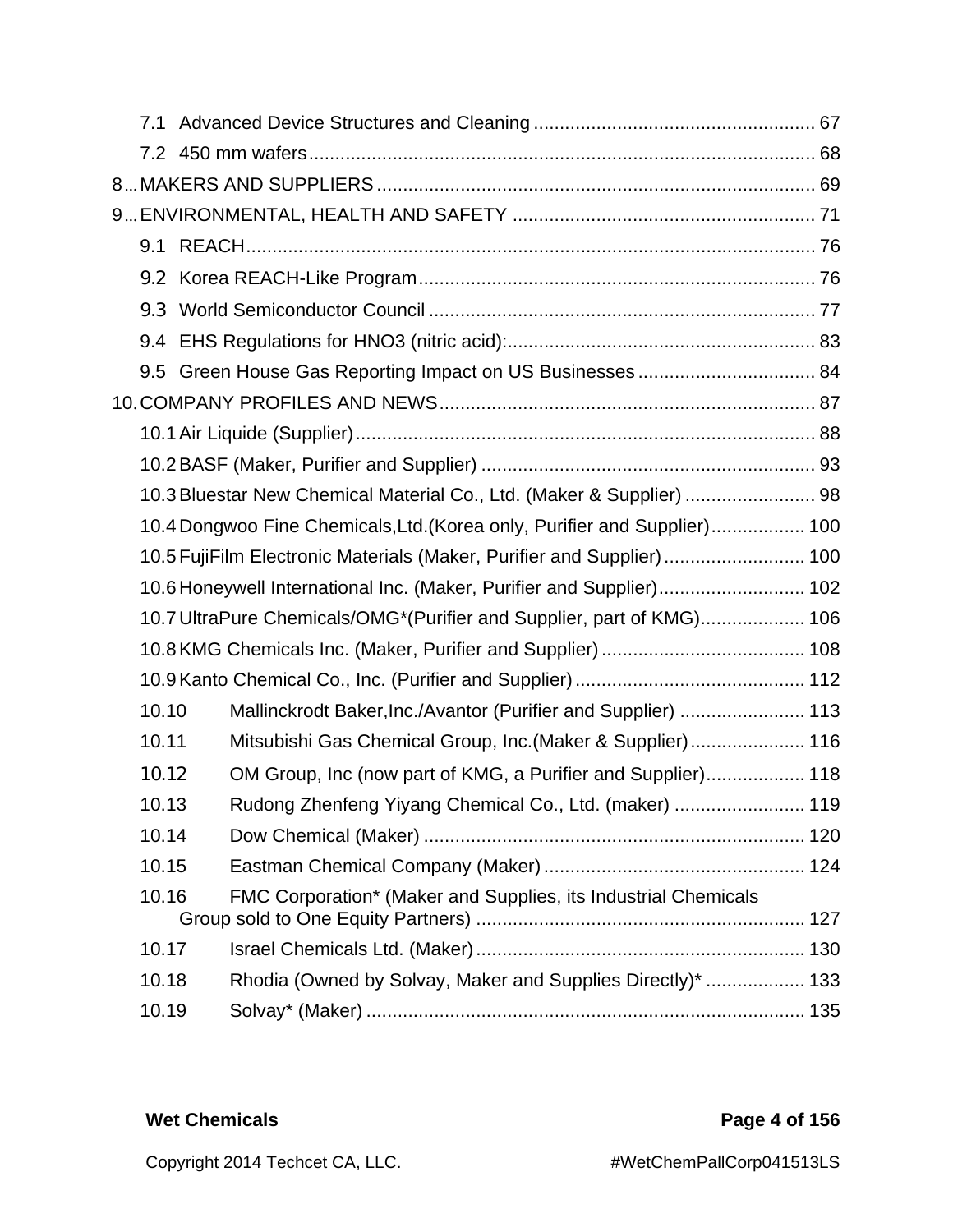# **List of Figures**

| Page #                                                                              |  |
|-------------------------------------------------------------------------------------|--|
| Figure 1: The Biggest Winners and Losers of Operating Profit for 2012 26            |  |
|                                                                                     |  |
|                                                                                     |  |
| Figure 4: Fuel, Power and Feedstock Cost as a Percent of Total Costs for Selected   |  |
|                                                                                     |  |
| Figure 5: US Chemical Industry Growth Compared with Growth in Western Europe 31     |  |
|                                                                                     |  |
|                                                                                     |  |
|                                                                                     |  |
| Figure 9: Current Planned Total Middle East Ethylene Capacity Growth  39            |  |
| Figure 10: World Wide Acids, Bases and Solvents Revenues for ICs 43                 |  |
|                                                                                     |  |
|                                                                                     |  |
| Figure 13: China's Phosphate Rocks Export Price and Export Amount52                 |  |
|                                                                                     |  |
|                                                                                     |  |
|                                                                                     |  |
|                                                                                     |  |
|                                                                                     |  |
|                                                                                     |  |
|                                                                                     |  |
|                                                                                     |  |
| Figure 22: WSC PFC Consumption and Emissions Data Breakdown by Gas 81               |  |
| Figure 23: The US trade Balance in Chemical Expanded to Positive \$11.7 Billon  144 |  |
| Figure 24: 2012 US chemical manufactures production capacity utilization 145        |  |
| Figure 25: 2013 US chemical manufactures Production Capacity Utilization  145       |  |
|                                                                                     |  |
| Figure 27: The Shale Gas Impact for the Growth of US Chemical Industry  148         |  |

### **Wet Chemicals Page 5 of 156**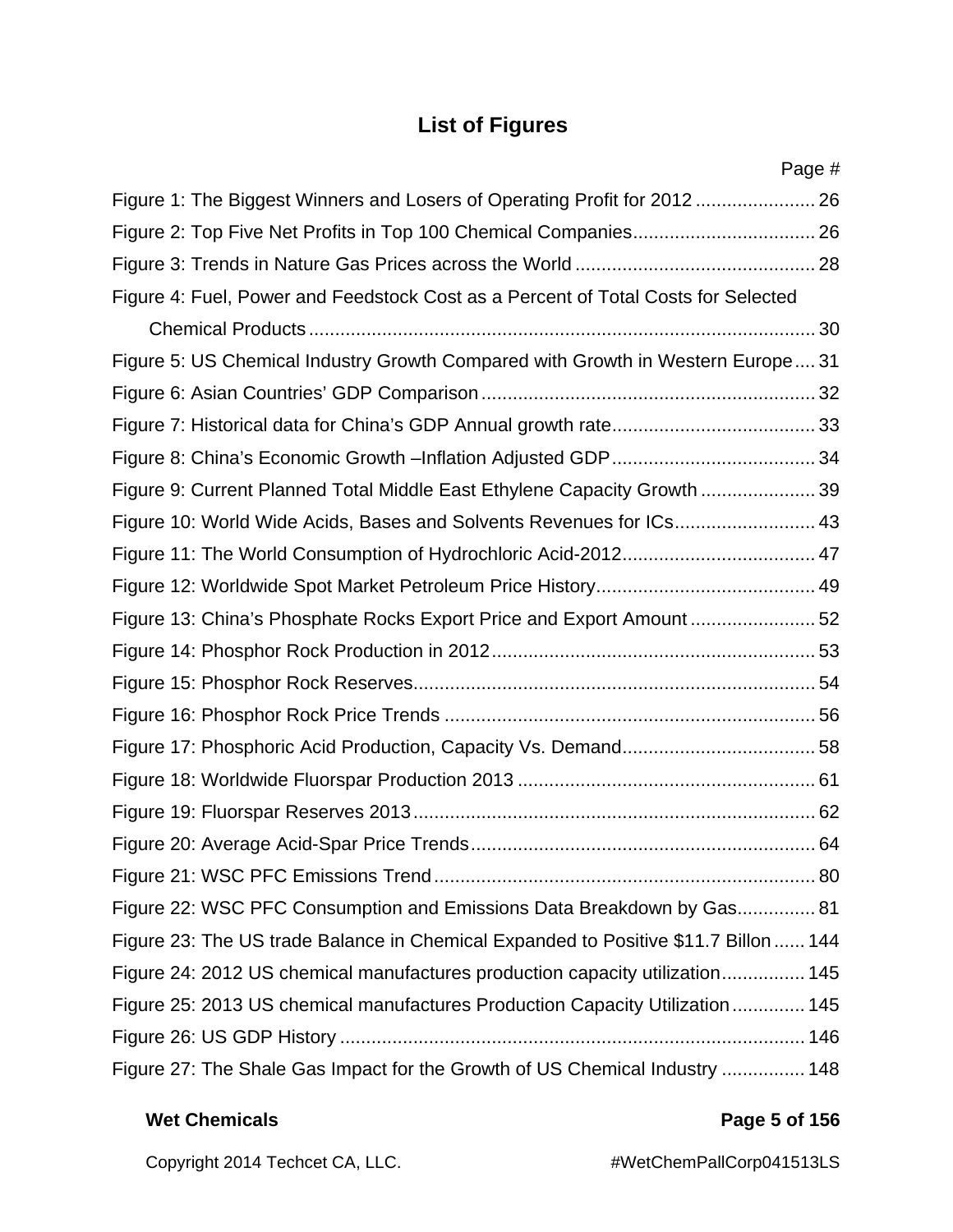Figure 28: Chemistry Trade balance growth due to the shift in competitiveness ......... 149

# **List of Tables**

| Page #                                                                            |
|-----------------------------------------------------------------------------------|
|                                                                                   |
|                                                                                   |
| Table 3: Top 10 Worldwide Chemical Companies' Revenues and Growth, 2012  24       |
| Table 4: US Chemical Producers with New Ethylene Crackers Coming on Line  29      |
|                                                                                   |
|                                                                                   |
|                                                                                   |
| Table 8: Semiconductor Wet Chemical Regional Market Leaders and Approximate       |
|                                                                                   |
| Table 9: Phosphate Rocks Export Quota Amount and the Percentage Export Taxes 51   |
|                                                                                   |
|                                                                                   |
| Table 12: Air Liquide Sales and Earnings  Error! Bookmark not defined.            |
| Table 13: BASF Sales and Earnings Error! Bookmark not defined.                    |
| Table 14: FujiFilm Sales and Earnings Error! Bookmark not defined.                |
| Table 15: Honeywell Sales and Earnings Error! Bookmark not defined.               |
| Table 16: UltraPure Chemicals/OM Group products lists (Part of KMG) Error!        |
| Bookmark not defined.                                                             |
| Table 17: KMG Sales and Earnings  Error! Bookmark not defined.                    |
| Table 18: Kanto's Ultra Pure Chemicals products list Error! Bookmark not defined. |
| Table 19: Mitsubishi Sales and Earnings  Error! Bookmark not defined.             |
|                                                                                   |
| Table 21: Eastman Sales and Earnings  Error! Bookmark not defined.                |
| Table 22: ICL Performance Products Group (ICL-PP) Sales and Earnings  Error!      |
| Bookmark not defined.                                                             |

#### **Wet Chemicals 2008 Page 6 of 156 Page 6 of 156 Page 6 of 156 Page 8 of 156 Page 8 of 156 Page 8 of 156 Page 8 of 156 Page 8 of 156 Page 8 of 156 Page 8 of 156 Page 8 of 156 Page 8 of 156 Page 8 of 156 Page 8 of 156 Page 8**